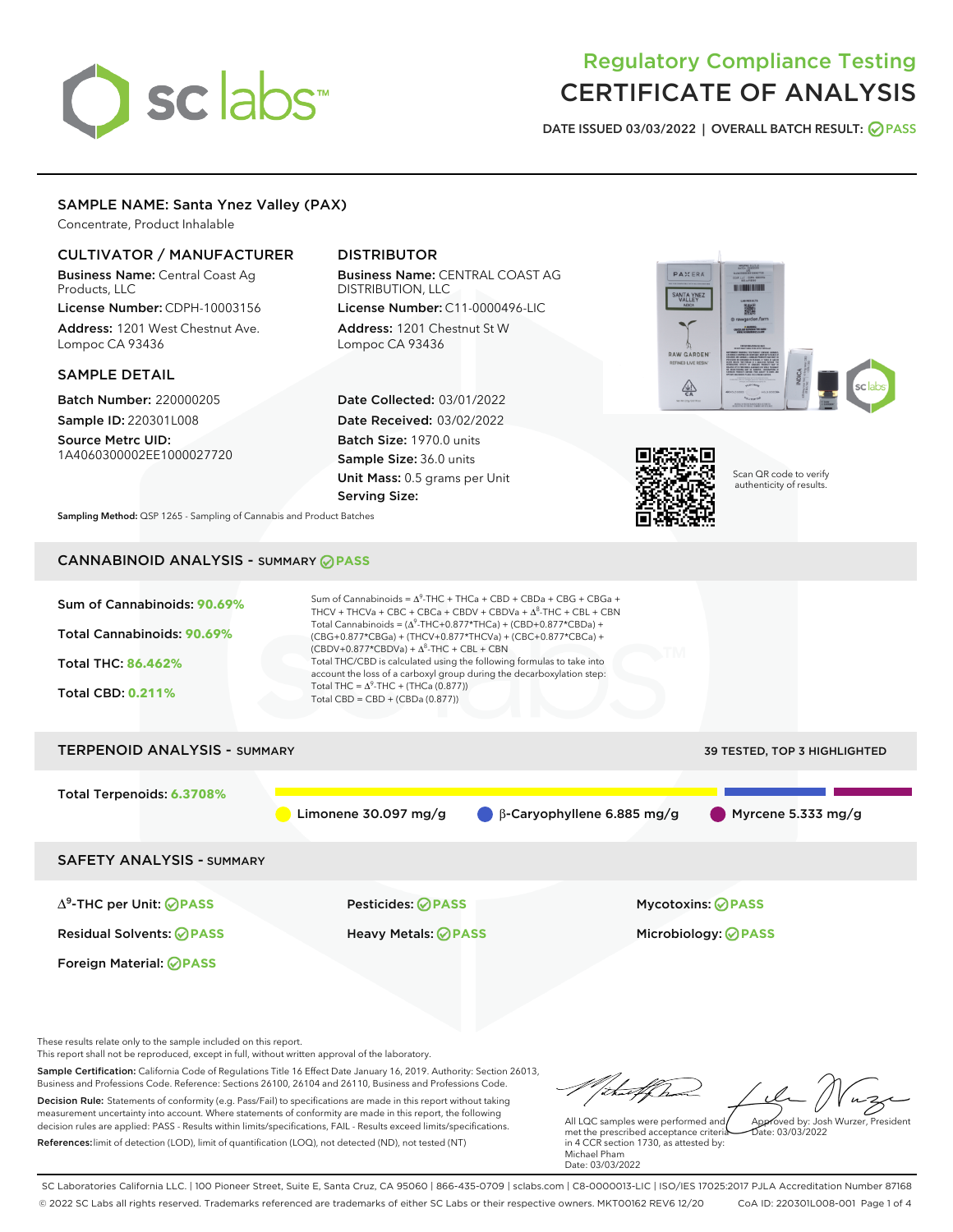



SANTA YNEZ VALLEY (PAX) | DATE ISSUED 03/03/2022 | OVERALL BATCH RESULT: @ PASS

#### CANNABINOID TEST RESULTS - 03/02/2022 2 PASS

Tested by high-performance liquid chromatography with diode-array detection (HPLC-DAD). **Method:** QSP 1157 - Analysis of Cannabinoids by HPLC-DAD

#### TOTAL CANNABINOIDS: **90.69%**

Total Cannabinoids (Total THC) + (Total CBD) + (Total CBG) + (Total THCV) + (Total CBC) +  $(Total CBDV) +  $\Delta^8$ -THC + CBL + CBN$ 

TOTAL THC: **86.462%** Total THC (Δ<sup>9</sup>-THC+0.877\*THCa)

TOTAL CBD: **0.211%**

Total CBD (CBD+0.877\*CBDa)

TOTAL CBG: 2.926% Total CBG (CBG+0.877\*CBGa)

TOTAL THCV: 0.73% Total THCV (THCV+0.877\*THCVa)

TOTAL CBC: ND Total CBC (CBC+0.877\*CBCa)

TOTAL CBDV: ND Total CBDV (CBDV+0.877\*CBDVa)

| <b>COMPOUND</b>  | LOD/LOQ<br>(mg/g)          | <b>MEASUREMENT</b><br><b>UNCERTAINTY</b><br>(mg/g) | <b>RESULT</b><br>(mg/g) | <b>RESULT</b><br>(%) |
|------------------|----------------------------|----------------------------------------------------|-------------------------|----------------------|
| $\Lambda^9$ -THC | 0.06/0.26                  | ±23.172                                            | 864.62                  | 86.462               |
| <b>CBG</b>       | 0.06/0.19                  | ±0.898                                             | 29.26                   | 2.926                |
| <b>THCV</b>      | 0.1/0.2                    | ±0.28                                              | 7.3                     | 0.73                 |
| <b>CBD</b>       | 0.07/0.29                  | ±0.076                                             | 2.11                    | 0.211                |
| <b>CBN</b>       | 0.1 / 0.3                  | ±0.11                                              | 2.1                     | 0.21                 |
| $\Delta^8$ -THC  | 0.1/0.4                    | ±0.09                                              | 1.5                     | 0.15                 |
| <b>THCa</b>      | 0.05/0.14                  | N/A                                                | <b>ND</b>               | <b>ND</b>            |
| <b>THCVa</b>     | 0.07 / 0.20                | N/A                                                | <b>ND</b>               | <b>ND</b>            |
| <b>CBDa</b>      | 0.02/0.19                  | N/A                                                | <b>ND</b>               | <b>ND</b>            |
| <b>CBDV</b>      | 0.04 / 0.15                | N/A                                                | <b>ND</b>               | <b>ND</b>            |
| <b>CBDVa</b>     | 0.03/0.53                  | N/A                                                | <b>ND</b>               | <b>ND</b>            |
| <b>CBGa</b>      | 0.1 / 0.2                  | N/A                                                | <b>ND</b>               | <b>ND</b>            |
| <b>CBL</b>       | 0.06 / 0.24                | N/A                                                | <b>ND</b>               | <b>ND</b>            |
| <b>CBC</b>       | 0.2 / 0.5                  | N/A                                                | <b>ND</b>               | <b>ND</b>            |
| <b>CBCa</b>      | 0.07/0.28                  | N/A                                                | <b>ND</b>               | <b>ND</b>            |
|                  | <b>SUM OF CANNABINOIDS</b> |                                                    | 906.9 mg/g              | 90.69%               |

#### **UNIT MASS: 0.5 grams per Unit**

| $\Delta^9$ -THC per Unit               | 1100 per-package limit | 432.31 mg/unit  | <b>PASS</b> |
|----------------------------------------|------------------------|-----------------|-------------|
| <b>Total THC per Unit</b>              |                        | 432.31 mg/unit  |             |
| <b>CBD</b> per Unit                    |                        | $1.06$ mg/unit  |             |
| <b>Total CBD per Unit</b>              |                        | $1.06$ mg/unit  |             |
| <b>Sum of Cannabinoids</b><br>per Unit |                        | 453.4 mg/unit   |             |
| <b>Total Cannabinoids</b><br>per Unit  |                        | $453.4$ mg/unit |             |

#### TERPENOID TEST RESULTS - 03/03/2022

Terpene analysis utilizing gas chromatography-flame ionization detection (GC-FID). **Method:** QSP 1192 - Analysis of Terpenoids by GC-FID

| <b>COMPOUND</b>           | LOD/LOQ<br>(mg/g) | <b>MEASUREMENT</b><br><b>UNCERTAINTY</b><br>(mg/g) | <b>RESULT</b><br>(mg/g)                         | <b>RESULT</b><br>(%) |
|---------------------------|-------------------|----------------------------------------------------|-------------------------------------------------|----------------------|
| Limonene                  | 0.005 / 0.016     | ±0.3341                                            | 30.097                                          | 3.0097               |
| β-Caryophyllene           | 0.004 / 0.012     | ±0.1907                                            | 6.885                                           | 0.6885               |
| <b>Myrcene</b>            | 0.008 / 0.025     | ±0.0533                                            | 5.333                                           | 0.5333               |
| β-Ocimene                 | 0.006 / 0.020     | ±0.1273                                            | 5.091                                           | 0.5091               |
| $\beta$ -Pinene           | 0.004 / 0.014     | ±0.0342                                            | 3.848                                           | 0.3848               |
| Linalool                  | 0.009 / 0.032     | ±0.0907                                            | 3.065                                           | 0.3065               |
| $\alpha$ -Pinene          | 0.005 / 0.017     | ±0.0194                                            | 2.891                                           | 0.2891               |
| Fenchol                   | 0.010 / 0.034     | ±0.0532                                            | 1.769                                           | 0.1769               |
| $\alpha$ -Humulene        | 0.009 / 0.029     | ±0.0408                                            | 1.634                                           | 0.1634               |
| Terpineol                 | 0.009 / 0.031     | ±0.0397                                            | 0.831                                           | 0.0831               |
| Camphene                  | 0.005 / 0.015     | ±0.0047                                            | 0.522                                           | 0.0522               |
| Terpinolene               | 0.008 / 0.026     | ±0.0080                                            | 0.500                                           | 0.0500               |
| trans- $\beta$ -Farnesene | 0.008 / 0.025     | ±0.0095                                            | 0.344                                           | 0.0344               |
| Borneol                   | 0.005 / 0.016     | ±0.0078                                            | 0.240                                           | 0.0240               |
| Fenchone                  | 0.009 / 0.028     | ±0.0039                                            | 0.171                                           | 0.0171               |
| $\alpha$ -Bisabolol       | 0.008 / 0.026     | ±0.0060                                            | 0.145                                           | 0.0145               |
| <b>Nerolidol</b>          | 0.006 / 0.019     | ±0.0041                                            | 0.083                                           | 0.0083               |
| Guaiol                    | 0.009 / 0.030     | ±0.0029                                            | 0.079                                           | 0.0079               |
| Caryophyllene<br>Oxide    | 0.010 / 0.033     | ±0.0018                                            | 0.049                                           | 0.0049               |
| $\gamma$ -Terpinene       | 0.006 / 0.018     | ±0.0006                                            | 0.046                                           | 0.0046               |
| Sabinene Hydrate          | 0.006 / 0.022     | ±0.0008                                            | 0.028                                           | 0.0028               |
| $\alpha$ -Terpinene       | 0.005 / 0.017     | ±0.0003                                            | 0.023                                           | 0.0023               |
| Citronellol               | 0.003 / 0.010     | ±0.0008                                            | 0.021                                           | 0.0021               |
| Geraniol                  | 0.002 / 0.007     | ±0.0004                                            | 0.013                                           | 0.0013               |
| $\alpha$ -Phellandrene    | 0.006 / 0.020     | N/A                                                | <loq< th=""><th><loq< th=""></loq<></th></loq<> | <loq< th=""></loq<>  |
| Nerol                     | 0.003 / 0.011     | N/A                                                | $<$ LOQ                                         | <loq< th=""></loq<>  |
| Sabinene                  | 0.004 / 0.014     | N/A                                                | <b>ND</b>                                       | <b>ND</b>            |
| $\Delta^3$ -Carene        | 0.005 / 0.018     | N/A                                                | ND                                              | <b>ND</b>            |
| p-Cymene                  | 0.005 / 0.016     | N/A                                                | <b>ND</b>                                       | <b>ND</b>            |
| Eucalyptol                | 0.006 / 0.018     | N/A                                                | <b>ND</b>                                       | <b>ND</b>            |
| Isopulegol                | 0.005 / 0.016     | N/A                                                | ND                                              | ND                   |
| Camphor                   | 0.006 / 0.019     | N/A                                                | <b>ND</b>                                       | <b>ND</b>            |
| Isoborneol                | 0.004 / 0.012     | N/A                                                | <b>ND</b>                                       | <b>ND</b>            |
| Menthol                   | 0.008 / 0.025     | N/A                                                | ND                                              | ND                   |
| Pulegone                  | 0.003 / 0.011     | N/A                                                | ND                                              | <b>ND</b>            |
| <b>Geranyl Acetate</b>    | 0.004 / 0.014     | N/A                                                | <b>ND</b>                                       | <b>ND</b>            |
| $\alpha$ -Cedrene         | 0.005 / 0.016     | N/A                                                | ND                                              | ND                   |
| Valencene                 | 0.009 / 0.030     | N/A                                                | <b>ND</b>                                       | <b>ND</b>            |
| Cedrol                    | 0.008 / 0.027     | N/A                                                | <b>ND</b>                                       | ND                   |
| <b>TOTAL TERPENOIDS</b>   |                   |                                                    | 63.708 mg/g                                     | 6.3708%              |

SC Laboratories California LLC. | 100 Pioneer Street, Suite E, Santa Cruz, CA 95060 | 866-435-0709 | sclabs.com | C8-0000013-LIC | ISO/IES 17025:2017 PJLA Accreditation Number 87168 © 2022 SC Labs all rights reserved. Trademarks referenced are trademarks of either SC Labs or their respective owners. MKT00162 REV6 12/20 CoA ID: 220301L008-001 Page 2 of 4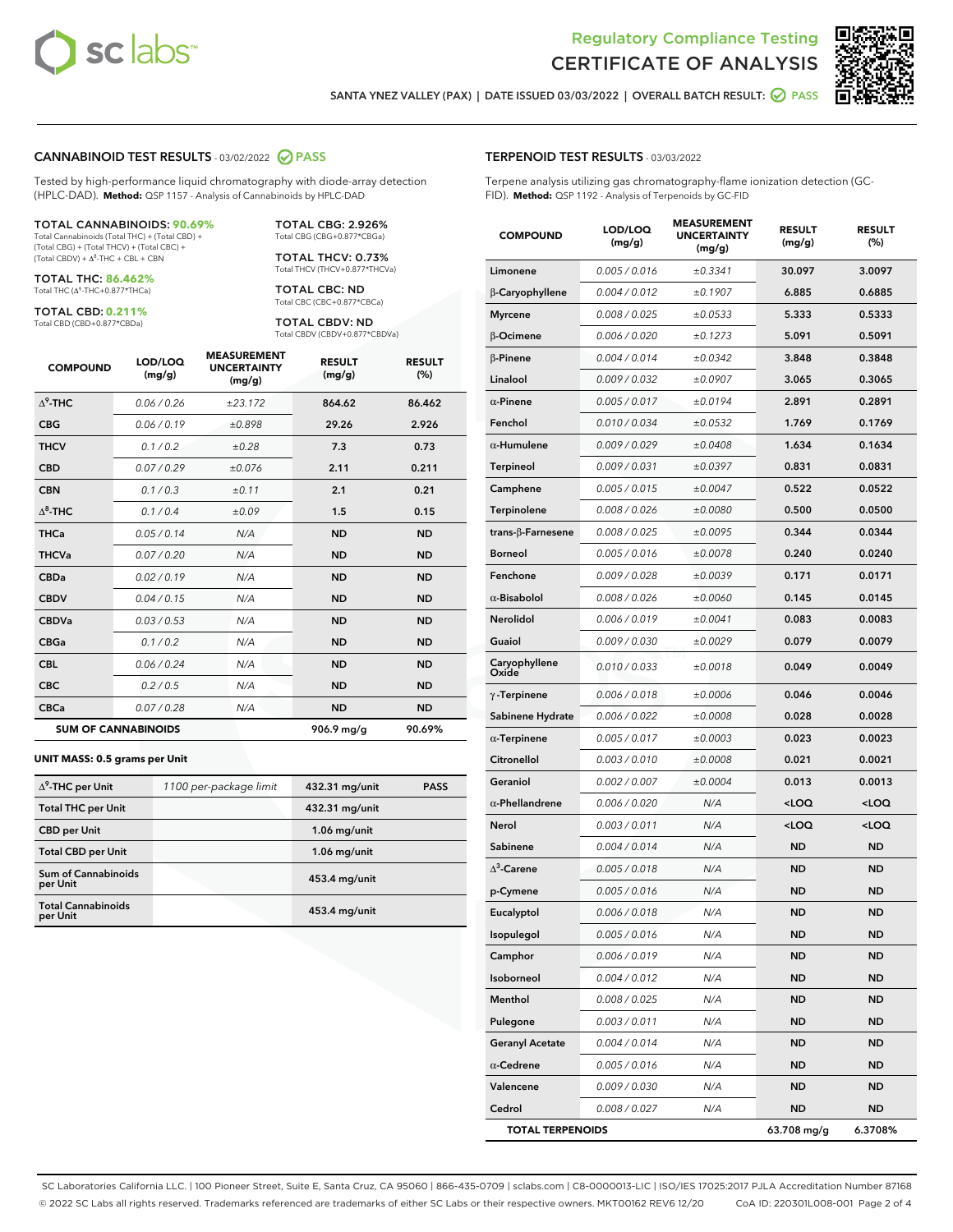



SANTA YNEZ VALLEY (PAX) | DATE ISSUED 03/03/2022 | OVERALL BATCH RESULT: @ PASS

# CATEGORY 1 PESTICIDE TEST RESULTS - 03/03/2022 2 PASS

Pesticide and plant growth regulator analysis utilizing high-performance liquid chromatography-mass spectrometry (HPLC-MS) or gas chromatography-mass spectrometry (GC-MS). \*GC-MS utilized where indicated. **Method:** QSP 1212 - Analysis of Pesticides and Mycotoxins by LC-MS or QSP 1213 - Analysis of Pesticides by GC-MS

| <b>COMPOUND</b>             | LOD/LOQ<br>$(\mu g/g)$ | <b>ACTION</b><br>LIMIT<br>$(\mu g/g)$ | <b>MEASUREMENT</b><br><b>UNCERTAINTY</b><br>$(\mu g/g)$ | <b>RESULT</b><br>$(\mu g/g)$ | <b>RESULT</b> |  |
|-----------------------------|------------------------|---------------------------------------|---------------------------------------------------------|------------------------------|---------------|--|
| Aldicarb                    | 0.03 / 0.08            | $\ge$ LOD                             | N/A                                                     | <b>ND</b>                    | <b>PASS</b>   |  |
| Carbofuran                  | 0.02 / 0.05            | $>$ LOD                               | N/A                                                     | <b>ND</b>                    | <b>PASS</b>   |  |
| Chlordane*                  | 0.03 / 0.08            | $\ge$ LOD                             | N/A                                                     | <b>ND</b>                    | <b>PASS</b>   |  |
| Chlorfenapyr*               | 0.03/0.10              | $\ge$ LOD                             | N/A                                                     | <b>ND</b>                    | <b>PASS</b>   |  |
| Chlorpyrifos                | 0.02/0.06              | $>$ LOD                               | N/A                                                     | <b>ND</b>                    | <b>PASS</b>   |  |
| Coumaphos                   | 0.02 / 0.07            | $\ge$ LOD                             | N/A                                                     | <b>ND</b>                    | <b>PASS</b>   |  |
| Daminozide                  | 0.02 / 0.07            | $\ge$ LOD                             | N/A                                                     | <b>ND</b>                    | <b>PASS</b>   |  |
| <b>Dichlorvos</b><br>(DDVP) | 0.03/0.09              | $\ge$ LOD                             | N/A                                                     | <b>ND</b>                    | <b>PASS</b>   |  |
| Dimethoate                  | 0.03/0.08              | $>$ LOD                               | N/A                                                     | <b>ND</b>                    | <b>PASS</b>   |  |
| Ethoprophos                 | 0.03/0.10              | $\ge$ LOD                             | N/A                                                     | <b>ND</b>                    | <b>PASS</b>   |  |
| Etofenprox                  | 0.02 / 0.06            | $>$ LOD                               | N/A                                                     | <b>ND</b>                    | <b>PASS</b>   |  |
| Fenoxycarb                  | 0.03/0.08              | $>$ LOD                               | N/A                                                     | <b>ND</b>                    | <b>PASS</b>   |  |
| Fipronil                    | 0.03 / 0.08            | $\ge$ LOD                             | N/A                                                     | <b>ND</b>                    | <b>PASS</b>   |  |
| Imazalil                    | 0.02/0.06              | $>$ LOD                               | N/A                                                     | <b>ND</b>                    | <b>PASS</b>   |  |
| <b>Methiocarb</b>           | 0.02 / 0.07            | $\ge$ LOD                             | N/A                                                     | <b>ND</b>                    | <b>PASS</b>   |  |
| Parathion-methyl            | 0.03/0.10              | $\ge$ LOD                             | N/A                                                     | <b>ND</b>                    | <b>PASS</b>   |  |
| <b>Mevinphos</b>            | 0.03/0.09              | $>$ LOD                               | N/A                                                     | <b>ND</b>                    | <b>PASS</b>   |  |
| Paclobutrazol               | 0.02 / 0.05            | $\ge$ LOD                             | N/A                                                     | <b>ND</b>                    | <b>PASS</b>   |  |
| Propoxur                    | 0.03/0.09              | $>$ LOD                               | N/A                                                     | <b>ND</b>                    | <b>PASS</b>   |  |
| Spiroxamine                 | 0.03 / 0.08            | $\ge$ LOD                             | N/A                                                     | <b>ND</b>                    | <b>PASS</b>   |  |
| Thiacloprid                 | 0.03/0.10              | $\ge$ LOD                             | N/A                                                     | <b>ND</b>                    | <b>PASS</b>   |  |
|                             |                        |                                       |                                                         |                              |               |  |

# CATEGORY 2 PESTICIDE TEST RESULTS - 03/03/2022 2 PASS

| <b>COMPOUND</b>          | LOD/LOO<br>$(\mu g/g)$ | <b>ACTION</b><br><b>LIMIT</b><br>(µg/g) | <b>MEASUREMENT</b><br><b>UNCERTAINTY</b><br>$(\mu g/g)$ | <b>RESULT</b><br>$(\mu g/g)$ | <b>RESULT</b> |  |
|--------------------------|------------------------|-----------------------------------------|---------------------------------------------------------|------------------------------|---------------|--|
| Abamectin                | 0.03/0.10              | 0.1                                     | N/A                                                     | <b>ND</b>                    | <b>PASS</b>   |  |
| Acephate                 | 0.02/0.07              | 0.1                                     | N/A                                                     | <b>ND</b>                    | <b>PASS</b>   |  |
| Acequinocyl              | 0.02/0.07              | 0.1                                     | N/A                                                     | <b>ND</b>                    | <b>PASS</b>   |  |
| Acetamiprid              | 0.02/0.05              | 0.1                                     | N/A                                                     | <b>ND</b>                    | <b>PASS</b>   |  |
| Azoxystrobin             | 0.02/0.07              | 0.1                                     | N/A                                                     | <b>ND</b>                    | <b>PASS</b>   |  |
| <b>Bifenazate</b>        | 0.01/0.04              | 0.1                                     | N/A                                                     | <b>ND</b>                    | <b>PASS</b>   |  |
| <b>Bifenthrin</b>        | 0.02/0.05              | 3                                       | N/A                                                     | <b>ND</b>                    | <b>PASS</b>   |  |
| <b>Boscalid</b>          | 0.03/0.09              | 0.1                                     | N/A                                                     | <b>ND</b>                    | <b>PASS</b>   |  |
| Captan                   | 0.19/0.57              | 0.7                                     | N/A                                                     | <b>ND</b>                    | <b>PASS</b>   |  |
| Carbaryl                 | 0.02/0.06              | 0.5                                     | N/A                                                     | <b>ND</b>                    | <b>PASS</b>   |  |
| Chlorantranilip-<br>role | 0.04/0.12              | 10                                      | N/A                                                     | <b>ND</b>                    | <b>PASS</b>   |  |
| Clofentezine             | 0.03/0.09              | 0.1                                     | N/A                                                     | <b>ND</b>                    | <b>PASS</b>   |  |

# CATEGORY 2 PESTICIDE TEST RESULTS - 03/03/2022 continued

| <b>COMPOUND</b>               | LOD/LOQ<br>$(\mu g/g)$ | <b>ACTION</b><br><b>LIMIT</b><br>(µg/g) | <b>MEASUREMENT</b><br><b>UNCERTAINTY</b><br>$(\mu g/g)$ | <b>RESULT</b><br>$(\mu g/g)$ | <b>RESULT</b> |
|-------------------------------|------------------------|-----------------------------------------|---------------------------------------------------------|------------------------------|---------------|
| Cyfluthrin                    | 0.12 / 0.38            | $\overline{c}$                          | N/A                                                     | <b>ND</b>                    | <b>PASS</b>   |
| Cypermethrin                  | 0.11 / 0.32            | 1                                       | N/A                                                     | <b>ND</b>                    | <b>PASS</b>   |
| Diazinon                      | 0.02 / 0.05            | 0.1                                     | N/A                                                     | <b>ND</b>                    | <b>PASS</b>   |
| Dimethomorph                  | 0.03 / 0.09            | $\overline{2}$                          | N/A                                                     | <b>ND</b>                    | <b>PASS</b>   |
| Etoxazole                     | 0.02 / 0.06            | 0.1                                     | N/A                                                     | <b>ND</b>                    | <b>PASS</b>   |
| Fenhexamid                    | 0.03 / 0.09            | 0.1                                     | N/A                                                     | <b>ND</b>                    | <b>PASS</b>   |
| Fenpyroximate                 | 0.02 / 0.06            | 0.1                                     | N/A                                                     | <b>ND</b>                    | <b>PASS</b>   |
| Flonicamid                    | 0.03 / 0.10            | 0.1                                     | N/A                                                     | <b>ND</b>                    | <b>PASS</b>   |
| Fludioxonil                   | 0.03 / 0.10            | 0.1                                     | N/A                                                     | <b>ND</b>                    | <b>PASS</b>   |
| Hexythiazox                   | 0.02 / 0.07            | 0.1                                     | N/A                                                     | <b>ND</b>                    | <b>PASS</b>   |
| Imidacloprid                  | 0.04 / 0.11            | 5                                       | N/A                                                     | <b>ND</b>                    | <b>PASS</b>   |
| Kresoxim-methyl               | 0.02 / 0.07            | 0.1                                     | N/A                                                     | <b>ND</b>                    | <b>PASS</b>   |
| Malathion                     | 0.03 / 0.09            | 0.5                                     | N/A                                                     | <b>ND</b>                    | <b>PASS</b>   |
| Metalaxyl                     | 0.02 / 0.07            | $\overline{c}$                          | N/A                                                     | <b>ND</b>                    | <b>PASS</b>   |
| Methomyl                      | 0.03 / 0.10            | 1                                       | N/A                                                     | <b>ND</b>                    | <b>PASS</b>   |
| Myclobutanil                  | 0.03 / 0.09            | 0.1                                     | N/A                                                     | <b>ND</b>                    | <b>PASS</b>   |
| Naled                         | 0.02 / 0.07            | 0.1                                     | N/A                                                     | <b>ND</b>                    | <b>PASS</b>   |
| Oxamyl                        | 0.04 / 0.11            | 0.5                                     | N/A                                                     | ND                           | <b>PASS</b>   |
| Pentachloronitro-<br>benzene* | 0.03 / 0.09            | 0.1                                     | N/A                                                     | <b>ND</b>                    | <b>PASS</b>   |
| Permethrin                    | 0.04/0.12              | 0.5                                     | N/A                                                     | <b>ND</b>                    | <b>PASS</b>   |
| Phosmet                       | 0.03 / 0.10            | 0.1                                     | N/A                                                     | <b>ND</b>                    | <b>PASS</b>   |
| Piperonyl<br><b>Butoxide</b>  | 0.02 / 0.07            | 3                                       | N/A                                                     | <b>ND</b>                    | <b>PASS</b>   |
| Prallethrin                   | 0.03 / 0.08            | 0.1                                     | N/A                                                     | <b>ND</b>                    | <b>PASS</b>   |
| Propiconazole                 | 0.02 / 0.07            | 0.1                                     | N/A                                                     | <b>ND</b>                    | <b>PASS</b>   |
| Pyrethrins                    | 0.04 / 0.12            | 0.5                                     | N/A                                                     | <b>ND</b>                    | <b>PASS</b>   |
| Pyridaben                     | 0.02 / 0.07            | 0.1                                     | N/A                                                     | <b>ND</b>                    | <b>PASS</b>   |
| Spinetoram                    | 0.02 / 0.07            | 0.1                                     | N/A                                                     | <b>ND</b>                    | <b>PASS</b>   |
| Spinosad                      | 0.02 / 0.07            | 0.1                                     | N/A                                                     | <b>ND</b>                    | <b>PASS</b>   |
| Spiromesifen                  | 0.02 / 0.05            | 0.1                                     | N/A                                                     | <b>ND</b>                    | <b>PASS</b>   |
| Spirotetramat                 | 0.02 / 0.06            | 0.1                                     | N/A                                                     | <b>ND</b>                    | <b>PASS</b>   |
| Tebuconazole                  | 0.02 / 0.07            | 0.1                                     | N/A                                                     | <b>ND</b>                    | <b>PASS</b>   |
| Thiamethoxam                  | 0.03 / 0.10            | 5                                       | N/A                                                     | <b>ND</b>                    | <b>PASS</b>   |
| Trifloxystrobin               | 0.03 / 0.08            | 0.1                                     | N/A                                                     | <b>ND</b>                    | <b>PASS</b>   |

SC Laboratories California LLC. | 100 Pioneer Street, Suite E, Santa Cruz, CA 95060 | 866-435-0709 | sclabs.com | C8-0000013-LIC | ISO/IES 17025:2017 PJLA Accreditation Number 87168 © 2022 SC Labs all rights reserved. Trademarks referenced are trademarks of either SC Labs or their respective owners. MKT00162 REV6 12/20 CoA ID: 220301L008-001 Page 3 of 4